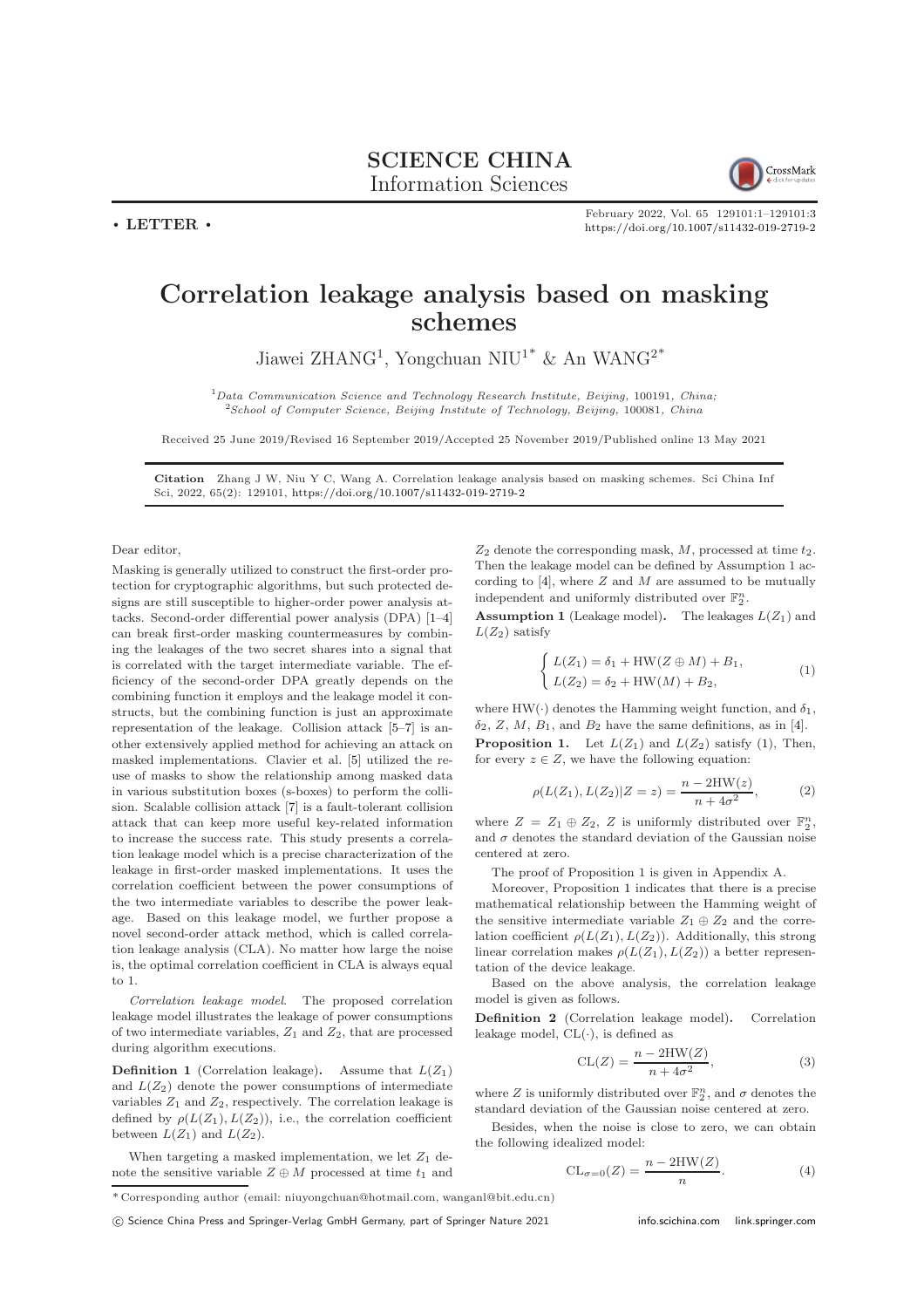<span id="page-1-0"></span>

Figure 1 (a) (b) The simulated results of CLA over the number of traces based on the Gaussian noise with different standard deviations; (c) practical results of CLA using 5000 traces. The correct and incorrect key hypotheses are plotted in red and blue, respectively.

Remarkably, although the correlation leakage model is defined based on the Hamming weight model, it is still true for Hamming distance model since assumption [1](#page-0-2) also holds under Hamming distance model according to [\[4\]](#page-2-2).

Correlation leakage analysis. Based on the good properties of the correlation leakage model, we further propose CLA, whose general attack strategy can be stated as follows.

Step 1: Choosing two intermediate variables of the executed algorithm. The first step of the CLA is to choose two intermediate variables, which are denoted by  $z \oplus m$  and m, of the cryptographic algorithm that is executed by the attacked device, based on Assumption [1.](#page-0-2) Every time the encryption executes, these two intermediate variables randomly differ, while their XOR result is only related to a small part of the plaintext and a small part of the key, which are denoted by  $d$  and  $k$ , respectively. We refer to this XOR result,  $z$ , as a function  $f(d, k)$ .

Step 2: Calculating correlation curves. We randomly select D plaintexts and refer to the target data blocks that are involved in calculating the intermediate results as a vector  $\mathbf{d} = (d_1, d_2, \dots, d_D)$ , where  $d_i$  denotes the target data block of the *i*-th plaintext. For each  $d_i$ , we encrypt it N times and obtain two power trace matrices of size  $N \times L$ , written as  $T_i$  and  $T_i^*$ , which respectively correspond to the processing of the two intermediate variables chosen in step 1, where L denotes the length of the power trace corresponding to each intermediate variable. For each column of the matrix,  $T_i$  and each column of the matrix,  $T_i^*$ , denoted by  $\tau_a$ ,  $a \in [1, L]$  and  $\tau_b^*$ ,  $b \in [1, L]$ , their correlation coefficients are calculated resulting in a correlation vector  $v'_i = (v_{i,1}, v_{i,2}, \dots, v_{i,L^2})$ , where  $v_{i,(a-1)*L+b}$  denotes the correlation coefficient between  $\tau_a$  and  $\tau_b^*$ . One data block results in one correlation vector, and hence, a correlation matrix,  $V$ , of size  $D \times L^2$  is generated for d.

Step 3: Calculating the hypothetical intermediate values. All possible choices of  $k$  can be written as vector  $k = (k_1, k_2, \ldots, k_K)$ , where K denotes the total number of all the possible choices for  $k$ . Given data vector,  $d$ , and the key hypotheses,  $k$ , the corresponding hypothetical intermediate values,  $f(d, k)$ , can be easily calculated for all  $D$ data blocks and for all  $K$  key hypotheses. Besides, a matrix U of size  $D \times K$  is obtained, where  $u_{i,j} = f(d_i, k_j), i \in$  $[1, D], j \in [1, K].$ 

Step 4: Mapping matrix  $U$  to hypothetical correlation matrix  $\mathbf{R}$ . Based on the correspondence in [\(4\)](#page-0-3), matrix  $\mathbf{U}$ is mapped to hypothetical correlation matrix  $R$  under the Hamming weight model.

Step 5: Comparing hypothetical correlation with real correlation. We calculate the correlation coefficients between each column  $r_a$  of matrix  $R$  and each column  $v_b$  of matrix

V, and a matrix C of size  $K \times L^2$  is obtained, whose element  $c_{a,b}$  is the correlation coefficient between  $r_a, a \in [1, K]$ and  $v_b, b \in [1, L^2]$ . The line index, ck, corresponding to the highest correlation coefficient shows the maximum possible correct key.

Experiments and results. An advanced encryption standard with 128-bit key (AES-128) is taken as an example to show how the CLA attack works on masked linear layers. For most of the masked implementations of block ciphers, the on-the-fly computation of mask compensation for linear layers is generally adopted since there is insufficient memory to store all the precomputed random masks. Without loss of generality, we select the first operation of MixColumns 2 ·  $(\text{Sbox}(p_{i,a} \oplus k_a) \oplus m')$  and its corresponding mask compensation  $2 \cdot m'$  as the attack points. Then we have

$$
f(d_i, k) = 2 \cdot (\text{Sbox}(p_{i,a} \oplus k_a) \oplus m') \oplus (2 \cdot m')
$$
  
= 2 \cdot ((\text{Sbox}(p\_{i,a} \oplus k\_a) \oplus m') \oplus m')  
= 2 \cdot \text{Sbox}(p\_{i,a} \oplus k\_a), (5)

where  $p_{i,a}$  denotes the a-th byte of the *i*-th plaintext, and  $k_a$  denotes the a-th byte of the key.

Additionally, in the conducted simulated experiments, traces are generated by the Hamming weight of the intermediate variable involved in the computation plus a centered Gaussian noise with standard deviation,  $\sigma$ . Meanwhile, the attack results are shown in Figure [1\(](#page-1-0)a) and (b). In the case that  $\sigma = 3$ , 120 plaintexts were randomly selected, and the right key hypothesis can be distinguished from wrong guesses after about 50 encryption operations for each plaintext, as depicted in Figure [1\(](#page-1-0)a), while 120 encryptions for 300 plaintexts were required when  $\sigma = 5$ , as demonstrated in Figure [1\(](#page-1-0)b).

In the conducted practical experiments, an 8-bit microcontroller STC89C52 was used as the hardware platform to perform the CLA attack in a realistic environment. We measured the power consumption of the first encryption round and identified the two target segments with a visual inspection. These two segments correspond to the intervals that likely contain the operations of the masked data and mask compensation. In our conducted experiments, 100 plaintexts were randomly selected, and 50 encryptions for each plaintext were executed. The corresponding attack result is shown in Figure  $1(c)$  $1(c)$ ; we observe that there are more than one high correlation peaks since all samples that are related to the processing of the two attacked intermediate variables are strongly correlated.

Conclusion. In this study, a novel power leakage model called correlation leakage model was presented, which utilizes the correlation coefficient between the leakages of inter